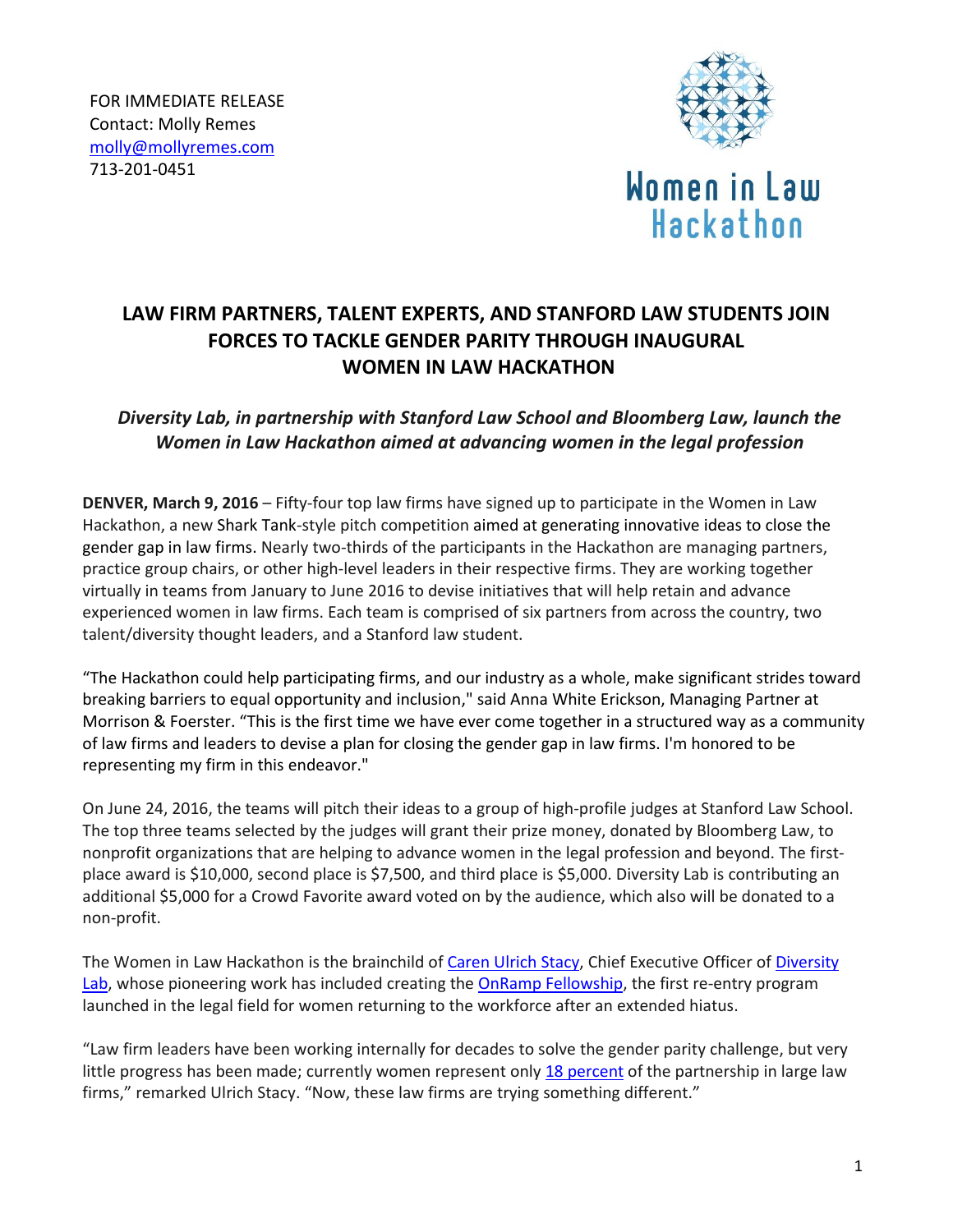In conjunction with the Hackathon, Stanford Law School (SLS) developed a policy course to research why the gender gap persists in the legal profession and propose possible solutions. Students enrolled in the course, supported by three faculty advisers, will author a white paper on the issue, which will be available to Hackathon participants prior to the June event. "SLS faculty and students are committed to making headway on this issue and closing the gender gap," said Susan Robinson, Associate Dean for Career Services at Stanford Law School. "The Hackathon is an innovative approach to a persistent problem. We welcome this important dialogue and hope this will serve as a turning point for women in the legal profession."

"There has never been such a large collaborative effort where rival law firms join together to solve the gender parity issue," said Ulrich Stacy. "Nor has a major law school previously created a class to examine and help solve the problem. There is an unprecedented concentration of brain power being applied to this issue through the Hackathon. And, thanks to Bloomberg Law, we have the necessary funds to support and implement the Hackathon ideas going forward."

"We couldn't be more excited to act as the lead sponsor for the inaugural Women in Law Hackathon," said Melanie Heller, Vice President and General Manager of Bloomberg Law. "It's no secret that more needs to be done to drive the advancement of women in the legal profession, and we're proud to partner with toptier law firms around the country to tackle this issue."

Due to the overwhelming interest from legal organizations and other companies inquiring about the endeavor, Diversity Lab is launching a second Hackathon in late 2016 that will include cross-industry teams working together to close the gender gap. "The legal, energy, financial services, and consulting industries have the same challenge - too few women at the top," Ulrich Stacy said. "The next Hackathon will bring together high-level executives from various companies and firms to work together – using all of our collective knowledge and wisdom across industry lines — to create gender parity in leadership within the world's most elite organizations."

"We are honored and delighted to partner with Diversity Lab and the other participants on this important initiative and to work together as a team for six months on ideas to catalyze the recruitment, retention, and advancement of women lawyers," said David Gerson, partner and former management committee member at Morgan Lewis. "The exciting ideas that we all generate together will help us to achieve our own goals as a firm, and bring about meaningful and lasting change."

#### **Women in Law Hackathon participating law firms include:**

Akerman; Akin Gump; Alston & Bird; Andrews Kurth; Arnold & Porter; Baker Botts; Bass, Berry & Sims; Blank Rome; Cooley; Covington; Dentons; DLA Piper; Farella Braun; Faegre Baker Daniels; Fasken Martineau; Fenwick & West; Fish & Richardson; Fried Frank; Gibson Dunn; Goodwin Procter; Haynes & Boone; Hogan Lovells; Holland & Hart; Holland & Knight; Husch Blackwell; Jenner & Block; Kilpatrick Townsend; Kirkland & Ellis; Kramer Levin; Littler Mendelson; Miller Canfield; Morrison & Foerster; Morgan Lewis; Munger, Tolles & Olson; Neal Gerber; O'Melveny & Myers; Orrick; Paul Hastings; Perkins Coie; Pillsbury; Reed Smith; Seyfarth Shaw; Sidley Austin; Simpson Thacher; Skadden; Sullivan & Cromwell LLP; Sutherland; Troutman Sanders; Vinson & Elkins; Weil Gotshal; White & Case; WilmerHale; Wilson Sonsini; and Winston & Strawn.

#### **The judges and thought leaders serving as team advisors include:**

#### **Pitch Event Judges:**

• Lucy Endel Bassil, Assistant General Counsel, Microsoft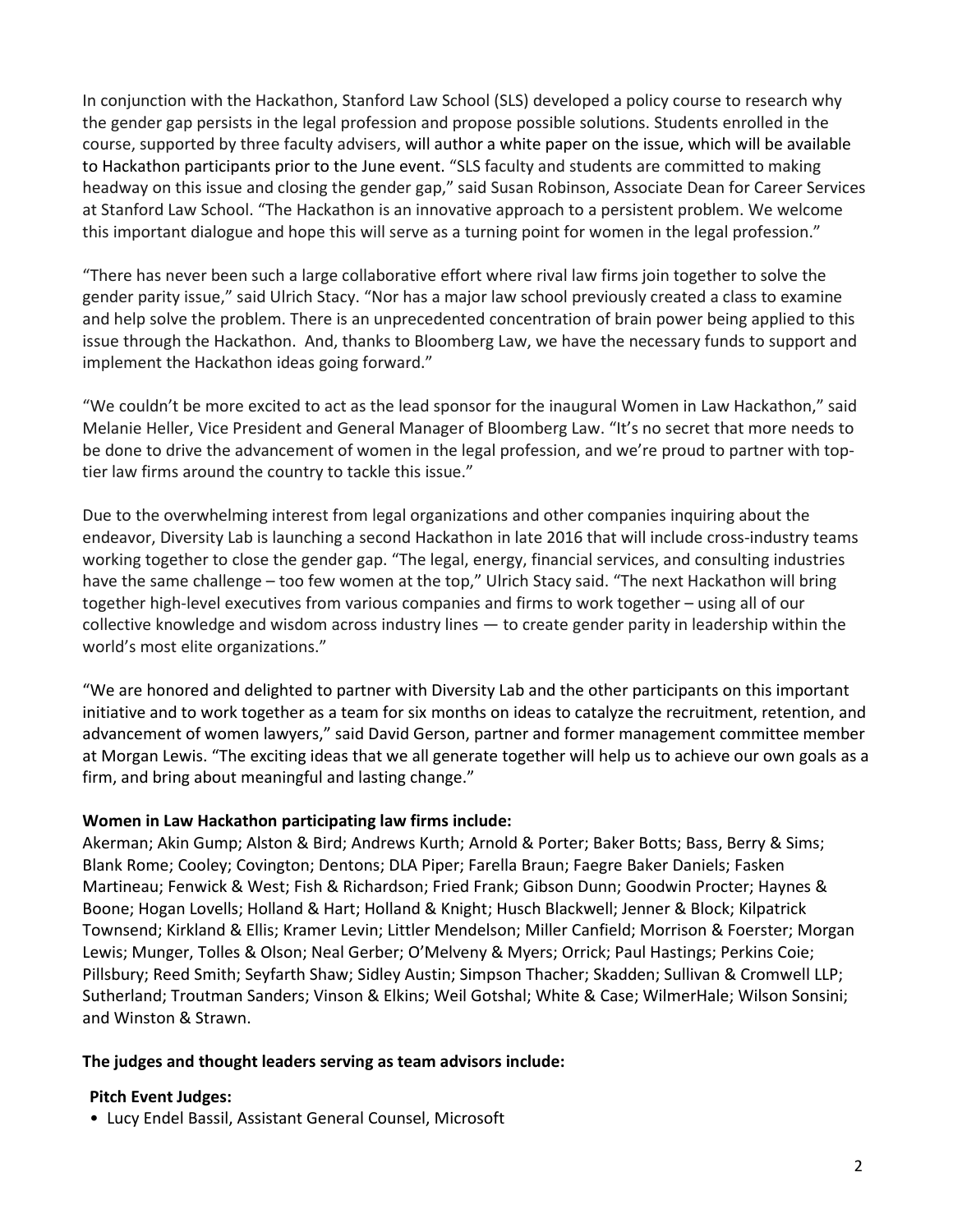- Alan Bryan, Senior Associate General Counsel, Legal Operations Outside Counsel Management, Wal-Mart Stores, Inc.
- Alexis Diaz, Managing Director, G100 and General Counsel, G100 Companies
- Deborah Gillis, President and CEO, Catalyst
- Honorable Faith Hochberg, United States District Judge (Retired)
- David Perla, President, Bloomberg Law
- Deborah Rhode, Stanford Law School, Center on the Legal Profession
- Miriam Rivera, Venture Capitalist and Former VP/Deputy GC, Google
- Jim Sandman, President, Legal Services Corporation
- Tony West, General Counsel, PepsiCo

#### **Team Advisors:**

- [Ida Abbott,](http://www.idaabbott.com/about) Consultant and Co-Founder, Hastings Women's Leadership Academy
- [Mark Beese,](http://leadershipforlawyers.com/bio/) Founder, Leadership for Lawyers
- [Avery Blank](https://www.linkedin.com/in/averyblank), Women's Advocate and Business Strategist
- [Rosalie Chamberlain,](http://rosaliechamberlainconsulting.com/about) Leadership Coach and Diversity Expert
- [Linda Chanow,](https://www.linkedin.com/in/lindabraychanow) Executive Director, Center for Women in Law at the University of Texas
- [Carol Frohlinger,](http://www.negotiatingwomen.com/specialized-services-professional-services-firms/carol-frohlinger-bio-professional-services-firms/) President, Negotiating Women, Inc.
- [Pat Gillette,](http://www.patriciagillette.com/about) Founder, Opt-In and Senior Counsel, Orrick
- [Debbie Epstein Henry,](http://www.flextimelawyers.com/found.asp) Co-Founder, Bliss Lawyers and President, Flex-Time Lawyers
- [Karen Hester,](http://www.centerforlegalinclusiveness.org/staff-and-board-of-directors/cli-staff/) Executive Director, Center for Legal Inclusiveness
- [Lisa Horowitz,](http://www.atalentstrategy.com/#!about-a-talent-strategy-group/c1ulw) Principal, Talent Strategy Group
- [Katie Larkin-Wong,](https://www.lw.com/people/KatherineMLarkin-Wong) Immediate Past President, Ms. JD and Associate, Latham & Watkins
- [Sang Lee,](http://www.sjlsearch.com/who/sang.html) CEO, SJL Shannon and CEO, Lawyer Learning On Demand
- [Manar Morales,](http://dfalliance.com/about/team/manar-morales/) CEO, Diversity & Flexibility Alliance
- [Ellen Ostrow,](http://www.lawyerslifecoach.com/coaches/ellen-ostrow-phd) Executive Coach and Consultant, Lawyers Life Coach LLC
- [Amanda Packel,](https://www.linkedin.com/in/amanda-packel-0b7224) Deputy Director, Rock Center for Corporate Governance at Stanford University and Co-Director, Stanford Directors' College
- [Jennifer Queen,](https://www.linkedin.com/in/jennifer-queen-8273005) Consultant and Former Director of Talent at McKenna Long and Baker Botts
- [Jennifer Waters,](https://www.linkedin.com/in/jennifercushmanwaters) Executive Director, National Association of Women Lawyers (NAWL)
- [Sandra Yamate,](http://www.theiilp.com/board#Yamate) Executive Director, Institute for Inclusion in the Legal Profession
- Jennifer [Zimmerman,](https://www.linkedin.com/in/jennifer-zimmerman-56ba624a) Executive Director, Morgan Stanley

###

#### **About Diversity Lab**

[Diversity Lab](http://www.diversitylab.com/) creates and tests new ways to close the gender gap and boost diversity in organizations at the leadership level. Data, behavioral science, and design-thinking are at the core of everything that the Lab does. The Lab's inaugural initiative, the OnRamp [Fellowship,](http://onrampfellowship.com/) is the largest re-entry platform matching experienced women returning to the workforce after a hiatus with organizations for six- and twelve-month Fellowships. The Fellowship started as a pilot with four law firms and has now grown to include more than 30 of the world's top law firms, legal departments, and banks. The Lab also celebrates and highlights what other individuals and organizations are doing to advance women through the [TakeALittleAction.com](http://www.takealittleaction.com/) website and shares knowledge – in collaboration with 25 other talent and diversity experts – through its blog [TalentThinkTank.com.](http://www.talentthinktank.com/)